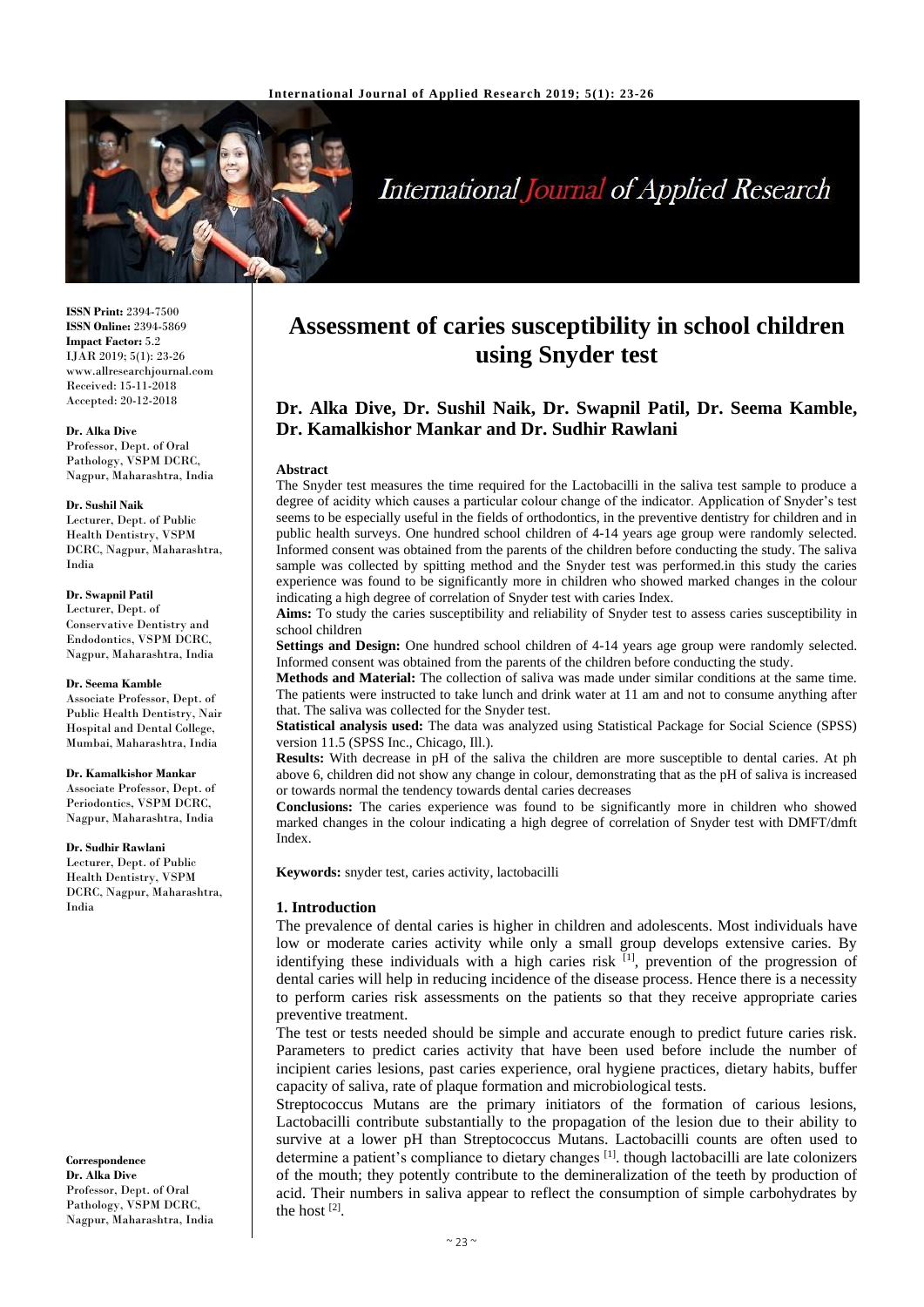The Snyder test measures the time required for the Lactobacilli in the saliva test sample to produce a degree of acidity which causes a particular colour change of the indicator. Application of Snyder's test seems to be especially useful in the fields of orthodontics, in the preventive dentistry for children and in public health surveys.

### **2. Subjects and Methods**

The study was conducted in the Nagpur city of Maharashtra state. The ethical clearance was obtained from institutional ethical committee before conducting the study and necessary permission was obtained from the Heads of the schools.

The sample size was calculated based on population size of preschool and school going children (age group 4 to 14 years) of city.

One hundred school children of 4-14 years age group were randomly selected. Informed consent was obtained from the parents of the children before conducting the study.

The clinical examination was carried out along with demographic profile, personal habits and oral hygiene practices. DMFT/DMFS index by Henry Klein, Carrole Palmer and Knuston 1938 and deft/defs index by Grubell 1948 was used to assess the caries status of the children [2]. The ph of the saliva was recorded using pH meter.

The saliva sample was collected by spitting method  $[3]$ , the child was asked to rinse the mouth with distilled water. Immediately after rinsing the child was asked to chew a small piece of paraffin wax. The saliva that accumulated in following three minutes was collected in a sterile container. After vigorous shaking 0.2 CC of the sample was withdrawn into the pipette and then transferred into a melted medium of agar at 50° C. The medium had Bromocresol green as pH indicator. The inoculated medium was then incubated at 37° for a period up to 72 hours. The rate of colour change from blue-green to yellow is indicative of the degree of caries activity.

If yellow within 24 hours - Marked susceptibility to dental caries.

If yellow with 24-48 hours - Definite susceptibility to dental caries (moderate susceptibility)

If yellow within 48-72 hours - Limited susceptibility to dental caries (slight susceptibility)

No color changes - Caries inactive group.(negative susceptibility)

### **3. Results**

The data was analysed using SPSS software.

Table 1 shows the distribution of children according to age groups and caries experience. The DMFT/ DMFS were found to be highly significant among the 12-14 years and deft/defs were found to be significant in 4-6 years of age group.

Table 2 shows the distribution of children according to average pH of saliva in the respective age groups. Of the total study subjects 18.2% subjects had pH of 4.1 to 5 and 2.7% had pH of 3 to 4. There was no significant difference noted with age and the pH of saliva.

Table 3 shows the distribution of children according to the caries experience and caries activity test (Snyder test).

The individuals showing marked change in colour after 24 hours, had significantly higher DMFT/ DMFS and deft/defs as compared to those individuals who showed no change in colour. On further analysis after 48 hours, the caries experience was found to be more in individuals who showed a change in colour as compared to those individuals without any change in colour, After 72 hours, there was a significant difference in DMFT among the individual with limited change in colour as compared to no change in colour.

The distribution of children according to pH of saliva and Caries Activity test is shown in Table 4. Significantly more number of individuals (27.7%) with pH of 5.1 to 6 showed marked changes in colour after 24 hours. the number of individuals, who did not show any change in colour after 24 hours, was found to be statistically significant had the pH of 6.1 and above. Even at 48 hours this difference was found to be statistically significant.

At 72 hours, 12.8% children with pH 4.1 to 5 showed a limited change in colour. This showed that with decrease in pH of the saliva the children are more susceptible to dental caries. At ph above 6, children did not show any change in colour, demonstrating that as the pH of saliva is increased or towards normal the tendency towards dental caries decreases.

### **4. Discussion**

The Snyder test measures the time required for the Lactobacilli in the saliva test sample, used to inoculate a suitable culture medium with a pH indicator, to produce a degree of acidity which causes a particular colour change of the indicator. This time is proportional to the initial number of Lactobacilli in the test sample  $[3]$ . this would help to identify high risk group individuals by assessing the change in colour in the patient's saliva sample. Then appropriate preventive and treatment measures for the individuals can be planned.

In this study caries was found to be in 89% of children. DMFT and DMFS was found to be significantly more in age group of 9-11 years and 12-14 and the dmft was found to be more in 4-6 years though it was not found to be statistically significant. The caries experience was found to be significantly more in the children who showed marked change in the colour in the first 24 hours. Also it was found that the decrease in pH (less than 6) was significantly more with marked changed in colour. This demonstrates that Lactobacilli counts are positively correlated with caries activity. Snyder and Clarke, Jullian J.H. and Fitzgerlad R.J.10 in their studies reported a close relation between Snyder test and lactobacillus count [4].

Snyder supports his test by proving it in 63 children and found it accurate for selecting caries active and caries negative cases as established by clinical examination. Cohen A H6 also observed a high degree of correlation between the Snyder's test and caries experience by DMFT index [5].

The calorimetric test was developed from an attempt to simplify the quantative technique for ordinary clinical use. Its reflects the acid production of all the organisms of saliva inoculated in the selective carbohydrate medium of pH of 4.7-5.0 Acceptance of the colorimetric method for diagnosis of caries activity involves not only the practical consideration of simplicity, accuracy and economy but also the idea that acidogenic or aciduric organisms other than lactobacillus have some part in the process [5].

In both the studies the only correlation between the presence and number of aciduric or acidogenic bacteria in the saliva and caries activity was that which was found with lactobacillus and yeast <sup>[6]</sup>. Neither streptococci nor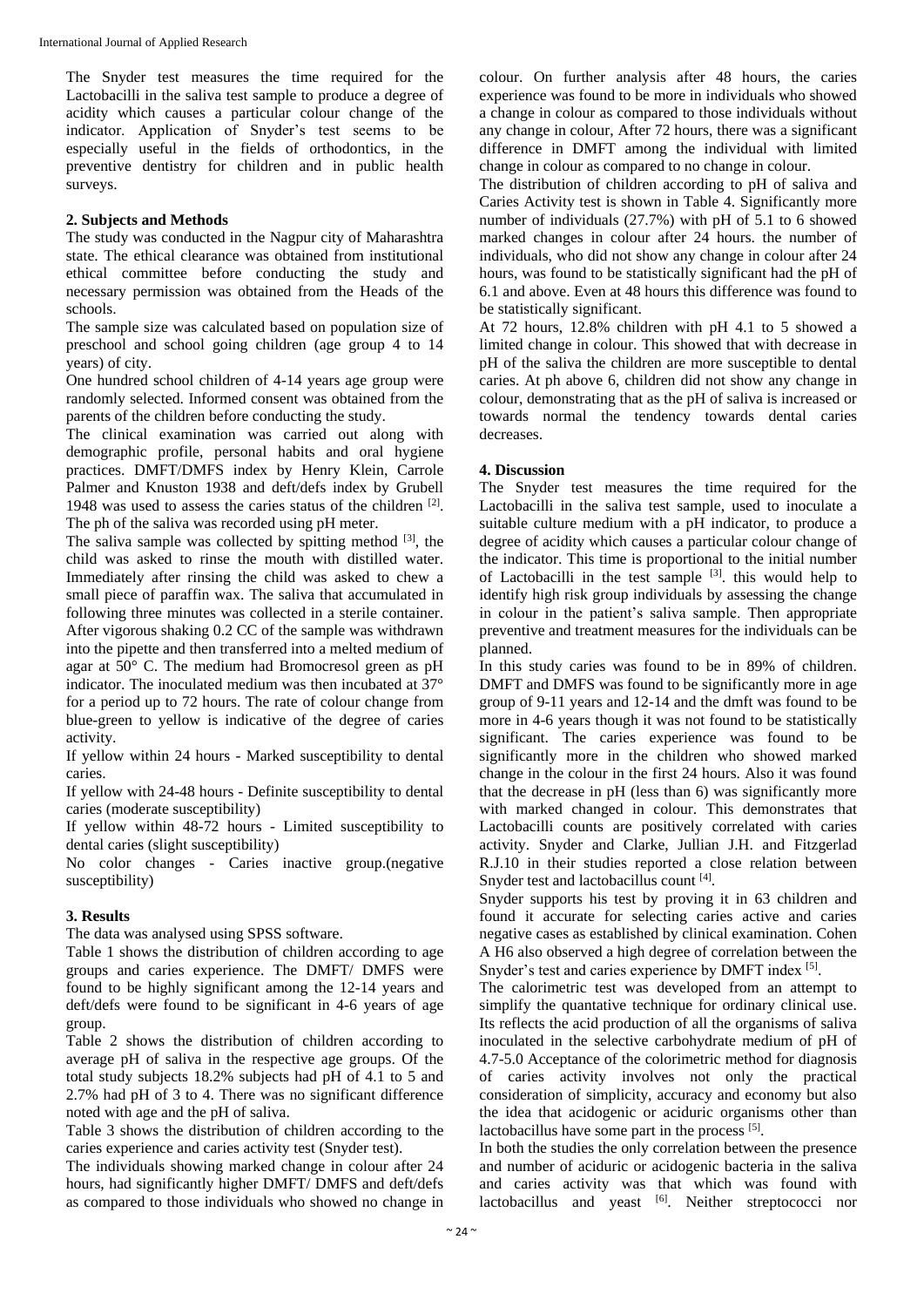staphylococci were isolated any more frequently in the caries active than caries negative cases.

| <b>Age Grouping</b> |                         |                  |               |              |              |
|---------------------|-------------------------|------------------|---------------|--------------|--------------|
|                     | $0.00 \text{ to } 0.10$ | $0.11$ to $0.50$ | $0.51$ to 1   | 1.1 to $1.5$ | <b>Total</b> |
| 4 to 6 years        | 29 (19.6%)              | $30(20.3\%)**$   | $1(0.7\%)$    | $0(0.0\%)$   | 60(40.5%)    |
| 7 to 8 years        | $8(5.4\%)$              | $13(8.8\%)*$     | $3(2.0\%)$    | $0(0.0\%)$   | 24 (16.2%)   |
| 9 to 11 years       | 18 (12.2%)              | $15(10.1\%)*$    | $8(5.4\%)**$  | $1(0.7\%)$   | 42 (28.4%)   |
| 12 to 14 years      | 14 (9.5%)               | $2(1.4\%)$       | $6(4.1\%)$ ** | $0(0.0\%)$   | 22 (14.9%)   |
| Total               | $69(46.6\%)$            | 60(40.5%)        | 18 (12.2%)    | $1(0.7\%)$   | 148 (100.0%) |

Table 1: Proportion of study population according to age and dmft index

\*\*p<0.00 Highly Significant, \*P<0.05 Significant

| Table 2: Proportion of study population according to age and pH of saliva |  |  |
|---------------------------------------------------------------------------|--|--|
|---------------------------------------------------------------------------|--|--|

| <b>Age Grouping</b> | $3$ to $4$ | 4.1 to $5$  | $5.1$ to 6   | 6.1 to 7     | 7 and above | <b>Total</b> |  |
|---------------------|------------|-------------|--------------|--------------|-------------|--------------|--|
| 4 to 6 years        | $1(0.7\%)$ | $9(6.1\%)$  | $15(10.1\%)$ | $23(15.5\%)$ | $12(8.1\%)$ | 60(40.5%)    |  |
| 7 to 8 years        | $1(0.7\%)$ | 4(2.7%)     | $12(8.1\%)$  | $3(2.0\%)$   | 4(2.7%)     | 24 (16.2%)   |  |
| 9 to 11 years       | $1(0.7\%)$ | $11(7.4\%)$ | 14 (9.5%)    | $9(6.1\%)$   | 7(4.7%)     | 42 (28.4%)   |  |
| 12 to 14 years      | $1(0.7\%)$ | $3(2.0\%)$  | 11 (7.4%)    | $5(3.4\%)$   | $2(1.4\%)$  | 22 (14.9%)   |  |
| Total               | 4(2.7%)    | 27 (18.2%)  | 52 (35.1%)   | $40(27.0\%)$ | 25 (16.9%)  | 148 (100.0%) |  |

| <b>DMFT/DMFS</b> deft/defs | Marked (After 24 hrs) |                   |                | Definate (After 48 hrs) | Limited (After 72 hrs) |            |
|----------------------------|-----------------------|-------------------|----------------|-------------------------|------------------------|------------|
|                            | <b>Changed</b>        | <b>No Changed</b> | <b>Changed</b> | <b>No Changed</b>       | <b>Changed</b>         | No changed |
| $0.00 \text{ to } 0.10$    | 27 (18.2%)            | 42 (28.4%)        | 29 (19.6%)     | $40(27.0\%)$            | 31 (20.9%)             | 38 (25.7%) |
| $0.11$ to $0.50$           | 21 (14.2%)            | 39 (26.4%)        | 27 (18.2%)     | 33 (22.3%)              | 28 (18.9%)             | 32(21.6%)  |
| $0.51$ to 1                | $9(6.1\%)$            | $9(6.1\%)$        | $10(6.8\%)$    | $8(5.4\%)$              | $10(6.8\%)$            | $8(5.4\%)$ |
| 1.1 to $1.5$               | 1 (0.7%               | $0(0.0\%)$        | 1 (0.7%)       | $0(0.0\%)$              | 1 (0.7%                | $0(0.0\%)$ |
| Total                      | 58 (39.2%)            | $90(60.8\%)$      | 67(45.3%)      | 81 (54.7%)              | 70 (47.3%)             | 78 (52.7%) |

**Table 4:** Proportion of study population according to pH of saliva and caries activity test (Snyder test)

| pH of saliva      | Marked (After 24 hrs) |                |                | Definate (After 48 hrs) | Limited (After 72 hrs) |                |
|-------------------|-----------------------|----------------|----------------|-------------------------|------------------------|----------------|
|                   | Changed               | No Changed     | Changed        | No Changed              | Changed                | No changed     |
| $3 \text{ to } 4$ | $1(0.7\%)$            | $3(2.0\%)$     | $2(1.4\%)$     | $2(1.4\%)$              | $2(1.4\%)$             | $2(1.4\%)$     |
| 4.1 to $5$        | $12(8.1\%)$           | $15(10.1\%)$   | $16(10.8\%)$   | $11(7.4\%)$             | $19(12.8\%)*$          | $8(5.4\%)$     |
| 5.1 to 6          | $41(27.7%)**$         | $11(7.4\%)$    | $43(29.1\%)**$ | $9(6.1\%)$              | 43 $(29.1\%)$ **       | $9(6.1\%)$     |
| 6.1 to 7          | $2(1.4\%)$            | $38(25.7\%)**$ | 4(2.7%)        | $36(24.3\%)**$          | $3(2.0\%)$             | $37(25.0\%)**$ |
| and above         | $2(1.4\%)$            | $23(15.5\%)**$ | $2(1.4\%)$     | $23(15.5\%)**$          | $3(2.0\%)$             | $22(14.9\%)**$ |
| Total             | 58 (39.2%)            | $90(60.8\%)$   | 67(45.3%)      | 81 (54.7%)              | 70 (47.3%)             | 78 (52.7%)     |

\*\*p<0.00 Highly Significant, \*P<0.05 Significant



**Fig 1:** Proportion of study population according to DMFT and caries activity test (Snyder test)